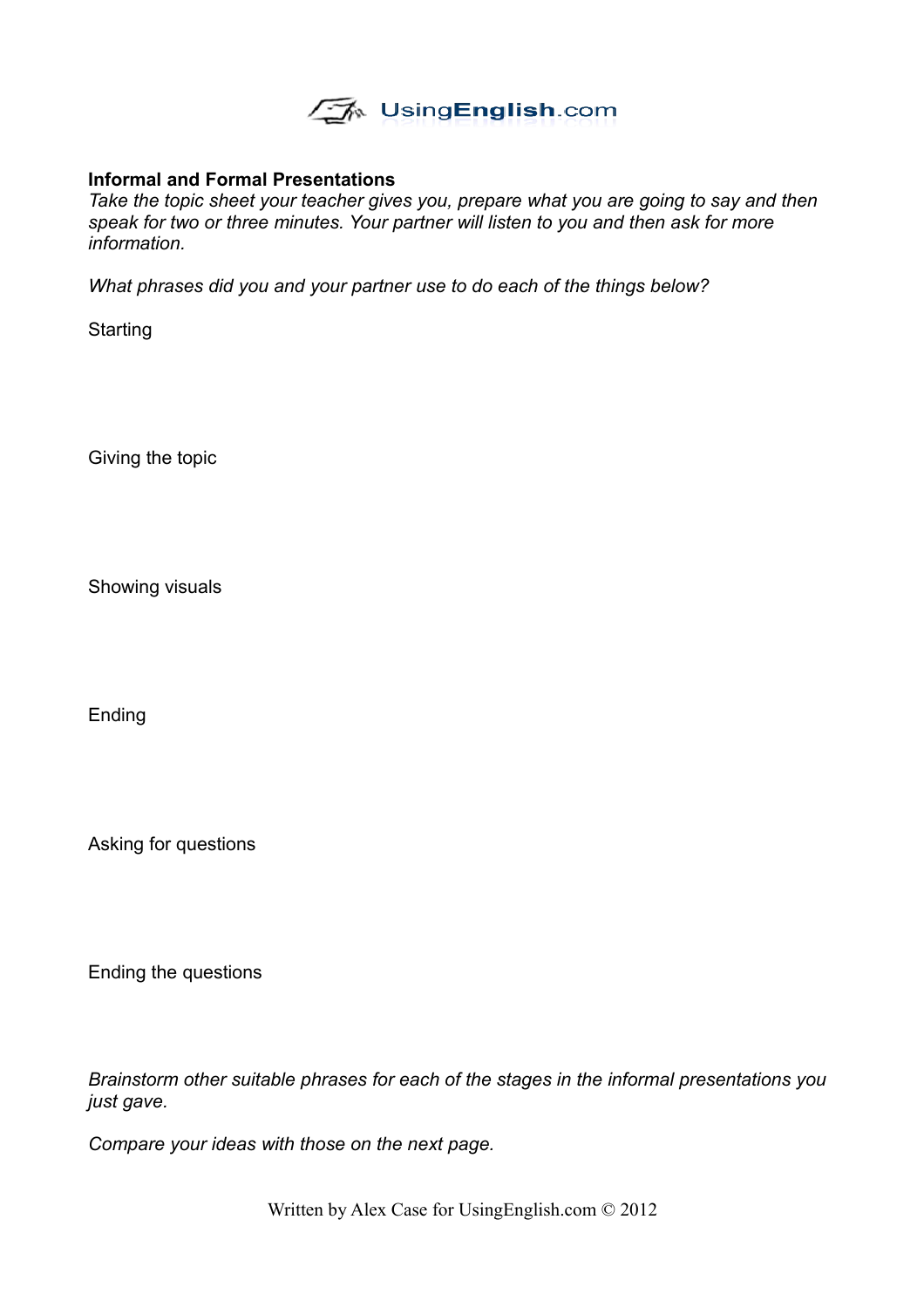

#### **Starting**

Shall I start? Am I next? Me??? So/ Well/ Well then/ Okay/ Right The only thing I could think of to talk about is… I could've talked about…, but I decided on… I had difficulty choosing a topic, but…

#### **Giving the topic**

I'm going to talk about… I chose the topic… I've chosen/ decided to speak about…, because…

#### **Showing pictures**

This is…

### **Ending**

That's all. That's it. I can't think of anything else to say. That's all I could find out about the topic. Can I stop there? Is that five minutes? I hope you understood. That's all I can think of to say. That's the end of my presentation. Is that enough?

#### **Asking for questions**

Any questions? Questions? Was anything not clear? Is there anything I didn't explain properly?

#### **Ending the questions**

No more questions? That's enough questions, isn't it?

*What phrases above might also be useable in bigger/ more formal presentations?*

*Brainstorm other useful phrases for those stages in more formal/ bigger presentations.*

*Compare with the sentences on the next page.*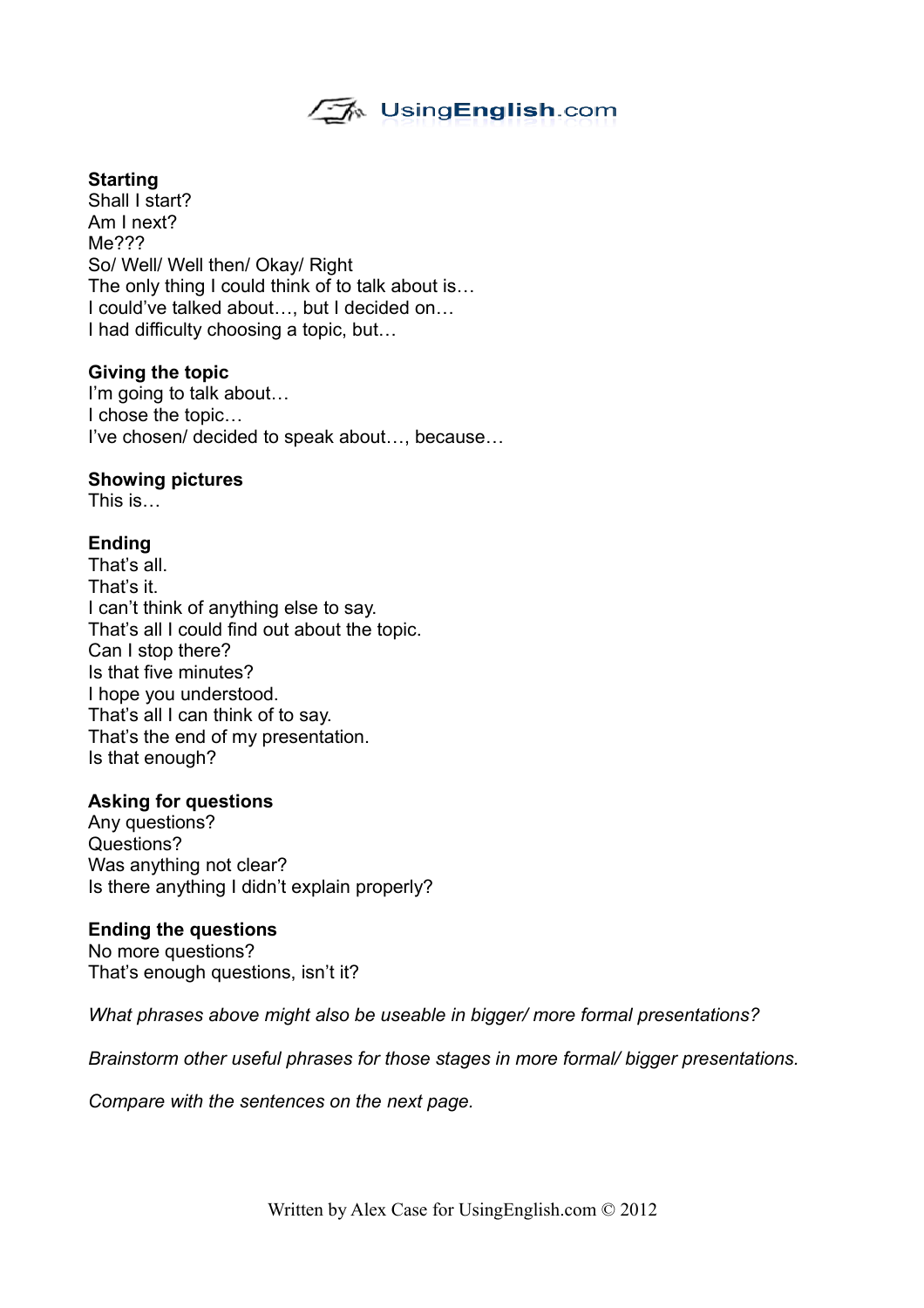

### **Starting**

Let's start.../ get started/ make a start Perhaps I should start off by… I'd like to get started, if I may. To start my presentation, I'd like to…

### **Giving the topic**

In my presentation I'd like to/ I'm going to talk to you today about... I've invited you here today to tell you about…/ share … with you. The purpose/ topic/ subject of my/ today's presentation is… I'm here today to… What I'd like to present to you today is… What I want to show you/ tell you about/ talk to you about is...

#### **Showing visuals**

As you can see from this slide/ on the first page,… This graph/ list/ table/ chart/ diagram (clearly) shows/ illustrates… If you look at this pie chart you can see… If you turn to the first page of the handout,… These pie charts/ figures compare… Has everyone got a copy of…? The first/ second/ third/ next/ last bullet point/ paragraph/ section… If I could draw your attention to…

#### **Ending**

That brings me to the end of my presentation. That's all I wanted to say today. Thanks for listening/ for your kind attention. And on that point, I will bring my presentation to a close.

#### **Asking for questions**

At this point, I'd like to ask if anyone else has any questions or comments. Yes, the (gentleman at the back in the red shirt), what is your question please? I will now answer any questions you may have about the topic.

#### **Ending the questions**

We seem to have run out of time.

If you have any further questions, please come up and talk to me individually.

Well, if no one else has any questions I will leave it there.

I'm really sorry, but we seem to have run out time. If anyone still has any questions, I'll be happy to answer them individually.

*What are the general differences between formal and informal language?*

*What other categories might you need in a big presentation?*

*Compare your ideas with the list below.*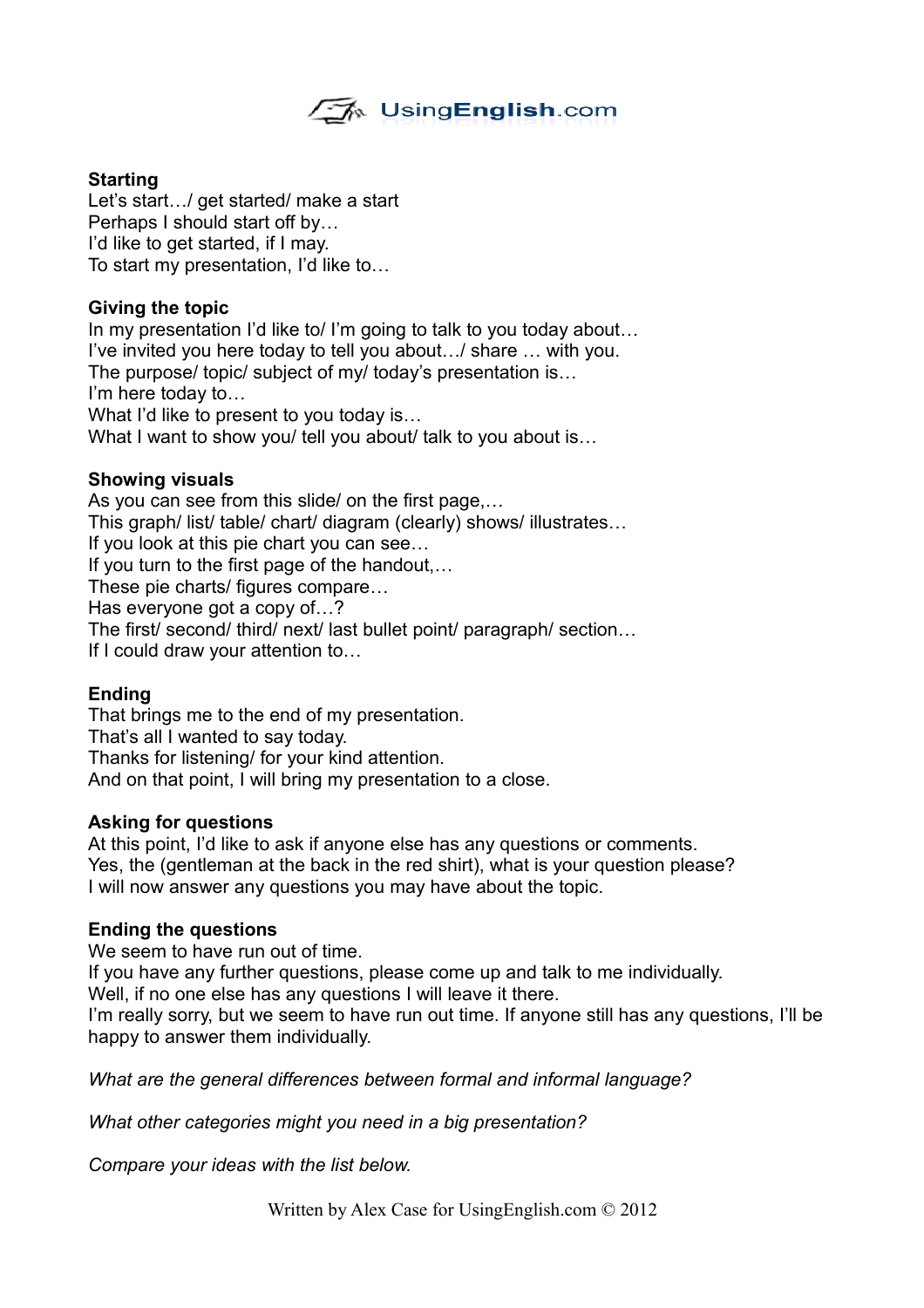√A UsingEnglish.com

**Greeting** 

Thanking/ Welcoming

Giving your name

Giving background information about yourself that is connected to your presentation

Outlining the presentation

Moving on to the next topic

Referring to earlier parts of the presentation/ Summarising/ Paraphrasing

*Brainstorm suitable phrases for doing those things in a formal presentation.*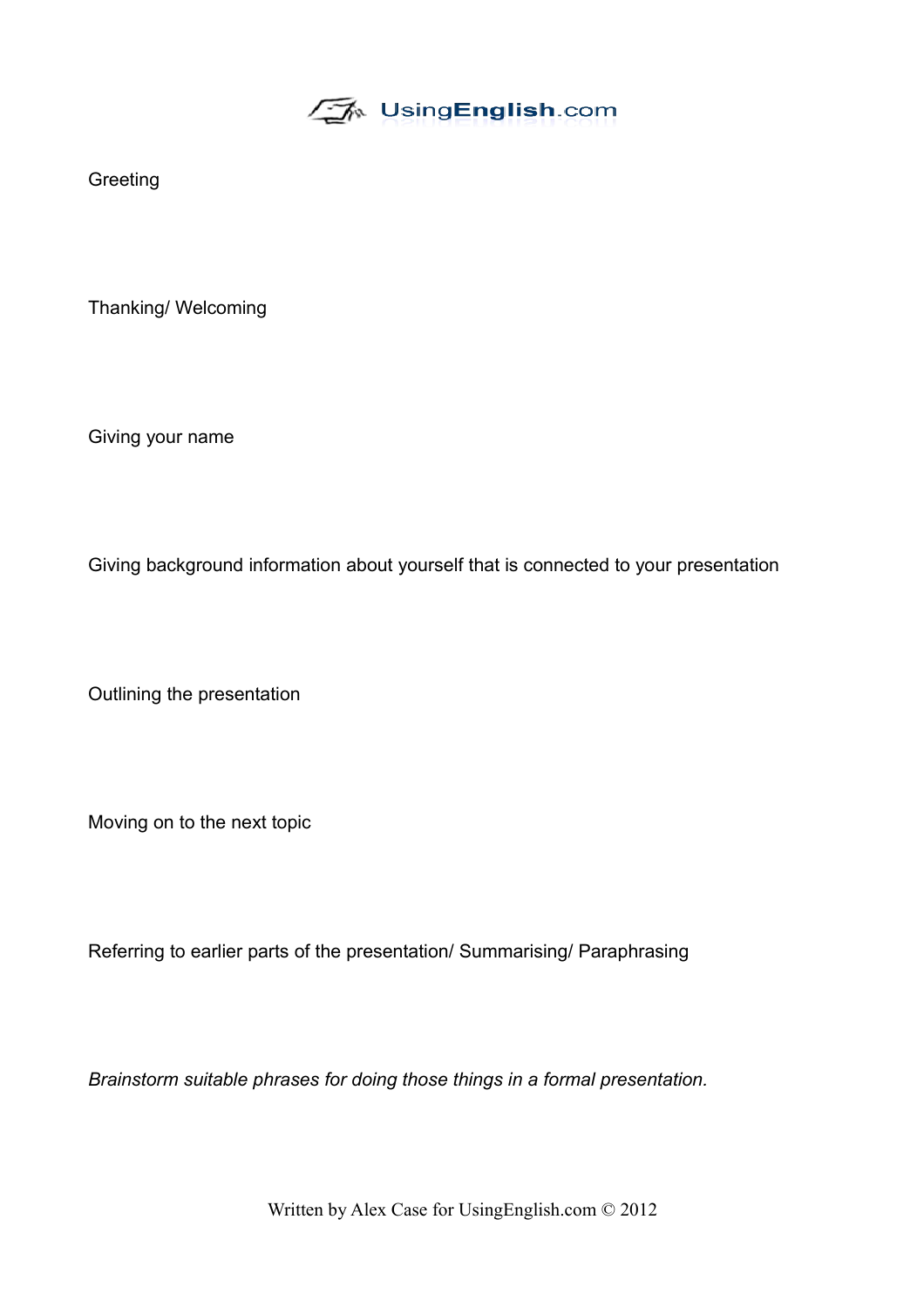

#### **Suggested phrases for formal presentations Greeting**

Hi/ Hello/ Good morning/ afternoon/ evening (everyone/ ladies and gentlemen/ guys) *NOT Good night/ Hiya/ How's it going?/ What's up? PROBABLY NOT – How are you?*

# **Thanking/ Welcoming**

Welcome to…

First of all, I'd like to thank everyone/ you all for coming (to…)

Thanks for coming (to…)/ attending (…)

Let me begin by welcoming you (all) (to...) First, I'd like to (warmly) welcome you (to...) On behalf of… may I welcome you to…

It's a pleasure to welcome you (to…)

It's good to see you (all) here (today).

Thank you for finding the time to come and join me for this presentation.

*NOT Thank you for your coming/ for listening./ for your kind attention.*

# **Giving your name**

I think most of you know me, but I'll introduce myself anyway.

As (a few of/ some of/ many of/ most of/ almost all of) you know, I'm…

First of all, I'd like to introduce myself/ let me introduce myself…/

I should probably start by introducing myself…

For those of you who don't know me already,…

# **Giving background information about yourself connected to your presentation**

I should probably first tell you that…

To give you some background information,…

To explain why I chose this topic,…

Before I start, I should probably explain that…

# **Outlining the presentation**

I'll start/ begin/ commence with/ by…

I've divided my presentation into… parts/ My presentation is divided into...parts.

In my presentation, I'll focus on three main…

First, we'll look at... then we'll move on to… and finally we'll focus on…

Secondly/ In the second part of my presentation,…

(And) then/ After that/ The next stage will be to…

To finish up/ Finally/ I'll end with/ The last stage will be to…

…we'll focus on/ look at/ examine…/ … I'll talk about/ present/ explain…

My presentation will last/ I'm going to speak for approximately/ about…

# *NOT At first/ At last/ In the end*

# **Moving on to the next topic**

Moving onto the next/ second/ last part of my presentation,…

That leads us on nicely to the next point I want to deal with, which is…

If everyone is clear on that point, I'll move onto the next…

# **Referring to earlier parts of the presentation/ Summarising/ Paraphrasing**

As I mentioned earlier,…/ said in my introduction,…

To try to state the same point in an easier to remember way,…

Let's look at…again….

… I mean to say…/ …, meaning…/ … that is…

Basically, what I'm trying to say is…